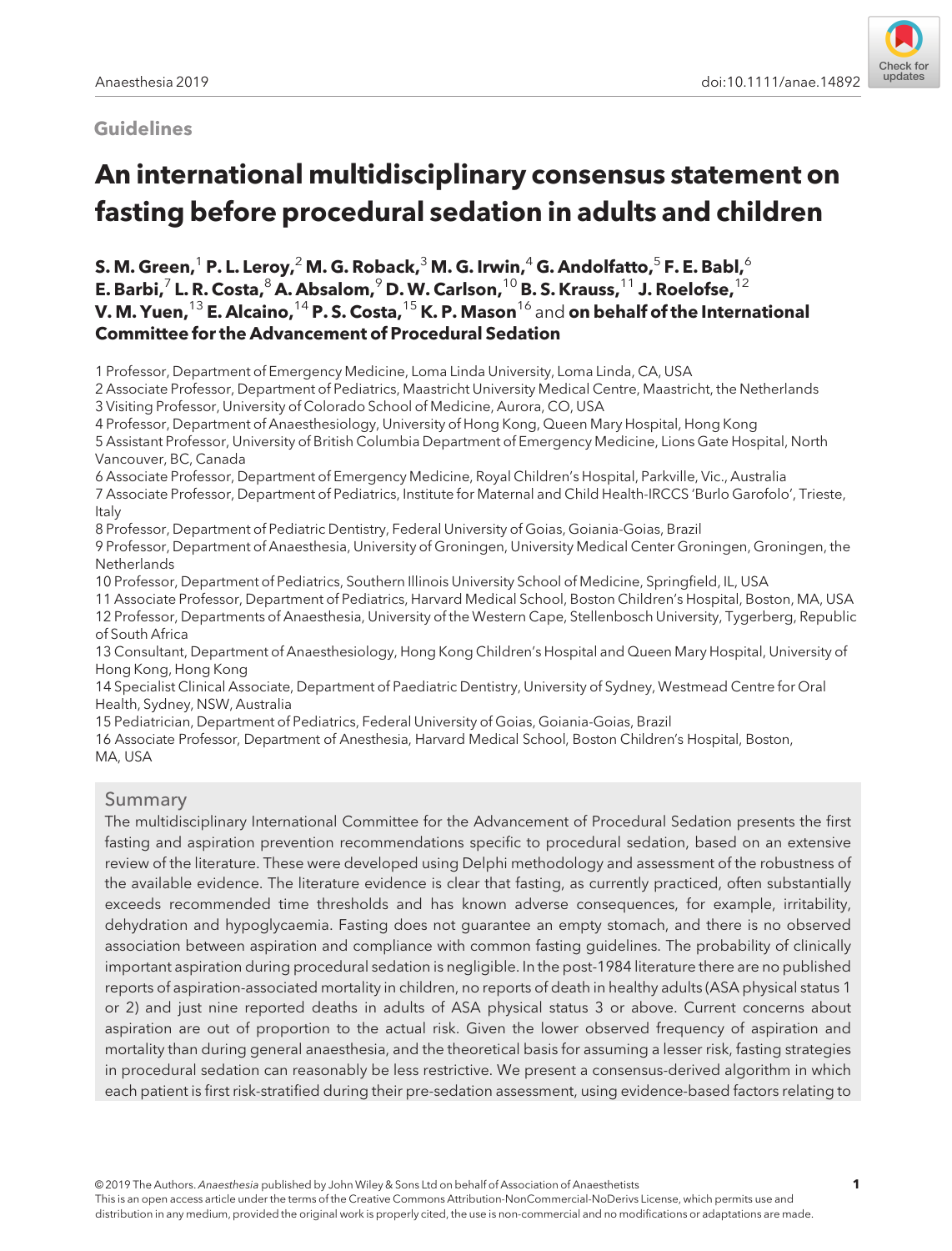patient characteristics, comorbidities, the nature of the procedure and the nature of the anticipated sedation technique. Graded fasting precautions for liquids and solids are then recommended for elective procedures based upon this categorisation of negligible, mild or moderate aspiration risk. This consensus statement can serve as a resource to practitioners and policymakers who perform and oversee procedural sedation in patients of all ages, worldwide.

................................................................................................................................................................. Correspondence to: S. M. Green Email: [steve@stevegreenmd.com](mailto:) Accepted: 18 September 2019 Keywords: fasting; NPO guidelines; procedural sedation; pulmonary aspiration Twitter: @SteveGreenMD

# Recommendations for best clinical practice

- In these first fasting and aspiration prevention recommendations specific to procedural sedation, we present a consensus-derived algorithm (Fig. 1) to guide the management of patients of all ages undergoing procedural sedation.
- In the algorithm, each patient is first risk-stratified during their pre-sedation assessment using evidence-based factors relating to patient characteristics, comorbidities, the nature of the procedure and the nature of the anticipated sedation technique.
- Graded fasting precautions for liquids and solids are then recommended for elective procedures based on this assessment of negligible, mild or moderate aspiration risk.

# What other guideline statements are available on this topic?

Several anaesthetic, paediatric and dental specialty societies have issued fasting guidelines for elective general anaesthesia and have extrapolated these recommendations to procedural sedation.

## Why was this statement developed?

Procedural sedation differs from general anaesthesia in important ways and, accordingly, the committee chose to focus specifically upon procedural sedation.

# How does this statement differ from existing guidelines?

This statement presents the first fasting and aspiration prevention recommendations specific to procedural sedation.

# Introduction

Procedural sedation is widely performed throughout the world to attenuate pain and anxiety in patients of all ages who undergo diagnostic and therapeutic procedures. These include: fracture reduction; abscess drainage; radiographic imaging; bone marrow aspiration; dental extraction; gastro-intestinal endoscopy; and neurological diagnostic examinations. Pulmonary aspiration is a rare but potentially life-threatening complication of procedural sedation. In the hope of reducing such a risk, a period of fasting is typically recommended before these procedures, whenever possible. Fasting intervals identical to those recommended before elective anaesthesia were specified in the first procedural sedation guidelines in 1985 [1] and are still authoritatively recommended [2–9] and widely practised. With respect to pre-procedural fasting and aspiration risk, sedation and general anaesthesia have historically been viewed on equal terms. Although sedation and anaesthesia are a continuum, it is not clear that the same set of fasting intervals should necessarily be equally applicable to all sedation depths, sedation durations, procedure types and patient conditions or comorbidities. Procedural sedation intentionally targets a state in which protective airway reflexes are retained, while general anaesthesia denotes a state in which they are, by definition, absent. With sedation the procedures are often brief, there is far less active airway manipulation, and potentially emetogenic inhalational anaesthetic drugs are not routinely used. As a result, the aspiration risk for procedural sedation is almost certainly less than that of general anaesthesia (as discussed later in this article), [10–13] and, in the three decades since those original sedation guidelines were introduced, there has been important research to better clarify the relative magnitude and nature of such a risk. The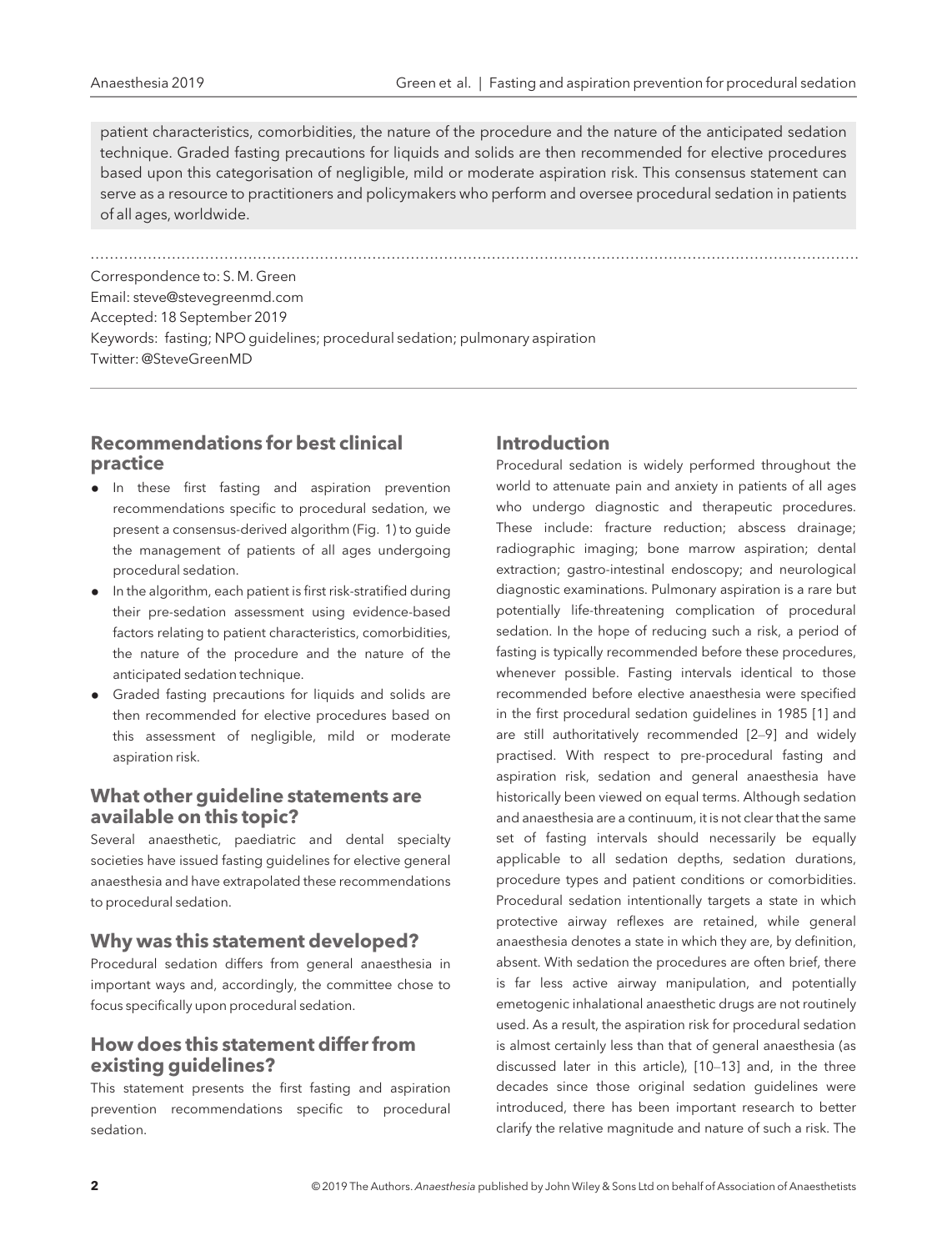

Figure 1 Algorithm linking risk stratification and fasting guidance. Notes: (1) Suggested definitions for moderate obesity are a body mass index (BMI) of 30–39 kg.m<sup>-2</sup> in adults or from the 85th up to the 95th BMI percentile based on age/sex in a child, and for severe obesity a BMI of 40 kg.m<sup>-2</sup> or higher in an adult or at the 95th percentile or greater in a child. (2) Includes micrognathia, macroglossia and laryngomalacia; (3) Includes gastroparesis, achalasia, atresia, stricture and tracheoesophageal fistula; (4) Includes ileus, pseudo-obstruction, pyloric stenosis and intussusception. (5) Clear liquids are generally considered to include water, fruit juices without pulp, clear tea, black coffee and specially prepared carbohydrate-containing fluids. (6) Fasting intervals are not absolute, with exceptions permissible when the volumes of oral intake are minor, or the fasting time reasonably close.

International Committee for the Advancement of Procedural Sedation (ICAPS, [www.proceduralsedation.org](http://www.proceduralsedation.org)) is an international and independent consensus committee of prominent sedation researchers whose collective expertise spans patients of all ages and a diverse range of specialties and practice settings. We aimed to develop recommendations for fasting and aspiration prevention specific to procedural sedation, applicable to patients of all ages. We did not aim to produce recommendations for general anaesthesia.

## **Methods**

In developing this statement we adhered to the principles and methodology advocated by the US Institute of Medicine (now the National Academy of Medicine) [14]. First, we identified six specific questions to address, as

presented later in this document. A medical librarian conducted a search of PubMed, Web of Science and the Cochrane Library from January 1985 to 14 August 2019, limited to human subjects and the English language. Our specific search strategy in PubMed was: (sedation [tiab] OR 'monitored anesthesia care' [tiab]) AND aspiration [All Fields] AND 'humans' [MeSH Terms], and for the other two sources was: (sedation OR 'monitored anesthesia care') AND aspiration. We searched references of pertinent articles identified by our search strategy for additional relevant papers. We selected publications with an emphasis on the past 10 years, but we did not exclude commonly referenced and influential older publications. Seventeen out of the 20 ICAPS members agreed to participate in this project, and all had full access to the search results and articles identified.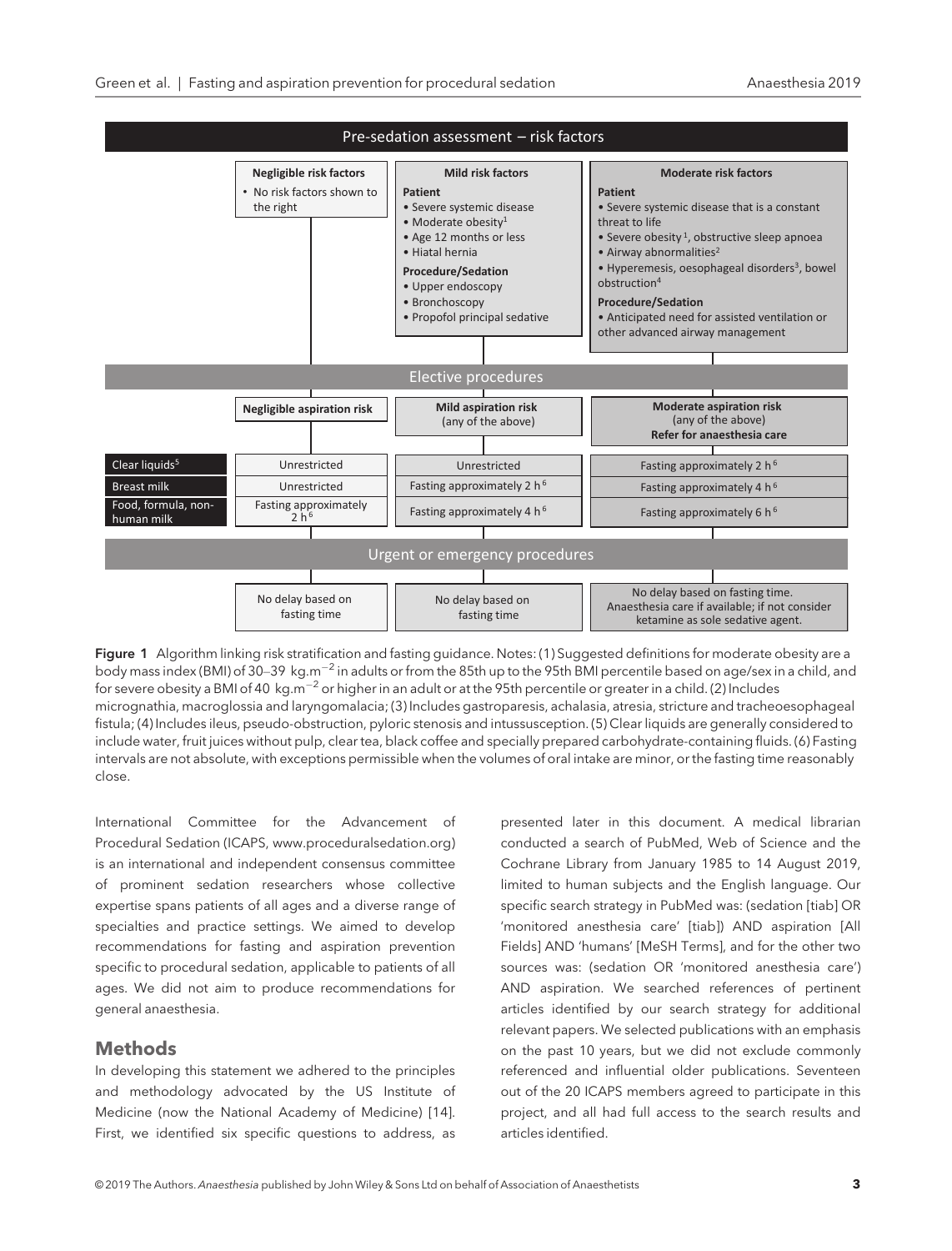We defined procedural sedation as "the use of anxiolytic, sedative, analgesic or dissociative drugs to attenuate pain, anxiety and motion to facilitate the performance of a necessary diagnostic or therapeutic procedure, provide an appropriate degree of amnesia or decreased awareness and ensure patient safety" [15–17]. We considered only procedural sedation performed outside the operating room administered with the intent of maintaining the patient's own airway (i.e. without tracheal intubation or supraglottic, oropharyngeal nasophayryngeal airways). Pulmonary aspiration is defined as "inhalation of oropharyngeal or gastric contents into the larynx and lower respiratory tract" [18]. Aspiration pneumonitis is defined as an "event where emesis was noted or food material was found in the oral/pharyngeal cavity—associated with any or the following: new cough, wheeze, increase in respiratory effort, change in chest radiograph indicative of aspiration or new need for oxygen therapy after recovery from sedation"[19].

A subcommittee drafted summaries of literature evidence for six specific questions pertinent to this topic, and tentatively expressed its confidence in the evidence available using the four-point nomenclature of the Grading of Recommendations Assessment, Development and Evaluation (GRADE) Working Group [\(http://www.](http://www.gradeworkinggroup.org) [gradeworkinggroup.org\)](http://www.gradeworkinggroup.org): high: further research very unlikely to change confidence in result; moderate: further research likely to have important impact on confidence, may change estimate of effect; low: further research very likely to have important impact on confidence in estimate of effect, may change estimate of effect; and very low: any estimate of effect is uncertain (includes expert opinion, no direct research evidence).

Although the focus of this statement is procedural sedation specifically, the general anaesthesia context is highly relevant. Accordingly, when appropriate, we sought and appraised the general anaesthesia evidence for the topic (the findings are presented in the online Supplementary Material); in the main document, we provide the corroborating or contrasting evidence for procedural sedation. Our committee then reviewed these summaries and initiated a sequential consensus generation process using the Delphi method. Specifically, we conducted an iterative series of document reviews that took place over a period of 16 months, with a later additional cycle following peer review. After each round, the anonymised responses from all members were displayed to all. Committee members could then revise their earlier responses based upon ongoing feedback, with our co-chairs serving as moderators to guide the direction of consensus.

Participants graded each item using a 5-point Likert scale: 'strongly disagree', 'disagree', 'no strong opinion', 'agree' or 'strongly agree'. We defined agreement a priori as at least 80% of respondents choosing 'agree' or 'strongly agree'. If at least 90% of respondents chose 'agree' or 'strongly agree', this was considered 'strong consensus'. Once we achieved consensus on the evidentiary statements, we then used these literature summaries to generate, debate and refine a list of essential facts to guide the generation of recommendations. We then drafted, debated and refined the recommendations themselves, again with sequential Delphi review. We chose to use an algorithmic format to provide optimal clarity and practicality for clinicians.

The resulting provisional statement was then submitted for external review to professional societies from multiple specialties and nationalities, and other organisations with special interest in procedural sedation ([http://procedura](http://proceduralsedation.org/liaisons/) [lsedation.org/liaisons/\)](http://proceduralsedation.org/liaisons/). Our members then reviewed the provisional document in light of this outside feedback, with additional revision and Delphi review.

### **Results**

We attained 'strong consensus' on all statement elements (see also Supporting Information, Table S1).

## Question 1: Is there a difference in the incidence and outcome of pulmonary aspiration events between patients who receive general anaesthesia and those who undergo procedural sedation, and are the associated risks different between the two?

There are theoretical and practical reasons why the risk of aspiration during sedation is almost certainly lower than that during general anaesthesia. First, unconsciousness without response to painful stimuli is not a targeted endpoint in either 'moderate' [6, 7, 11, 16, 17] or 'deep' [6, 7, 11, 16, 17] sedation. Although non-responsiveness is typical with ketamine, this unique dissociative state helps maintain protective airway reflexes, and aspiration has not been previously reported with ketamine monotherapy except in compromised neonates [20, 21]. Accordingly, protective airway reflexes should be more consistently retained with moderate, deep and dissociative sedation than during general anaesthesia, in which complete or substantial loss of protective airway reflexes is implicit. Second, most elective sedations are performed on patients who are generally healthy in spite of their active procedural indication. Greater patient comorbidities have been identified as a risk factor for aspiration in both adults [22–24] and children [25, 26]. In many or most settings, ASA physical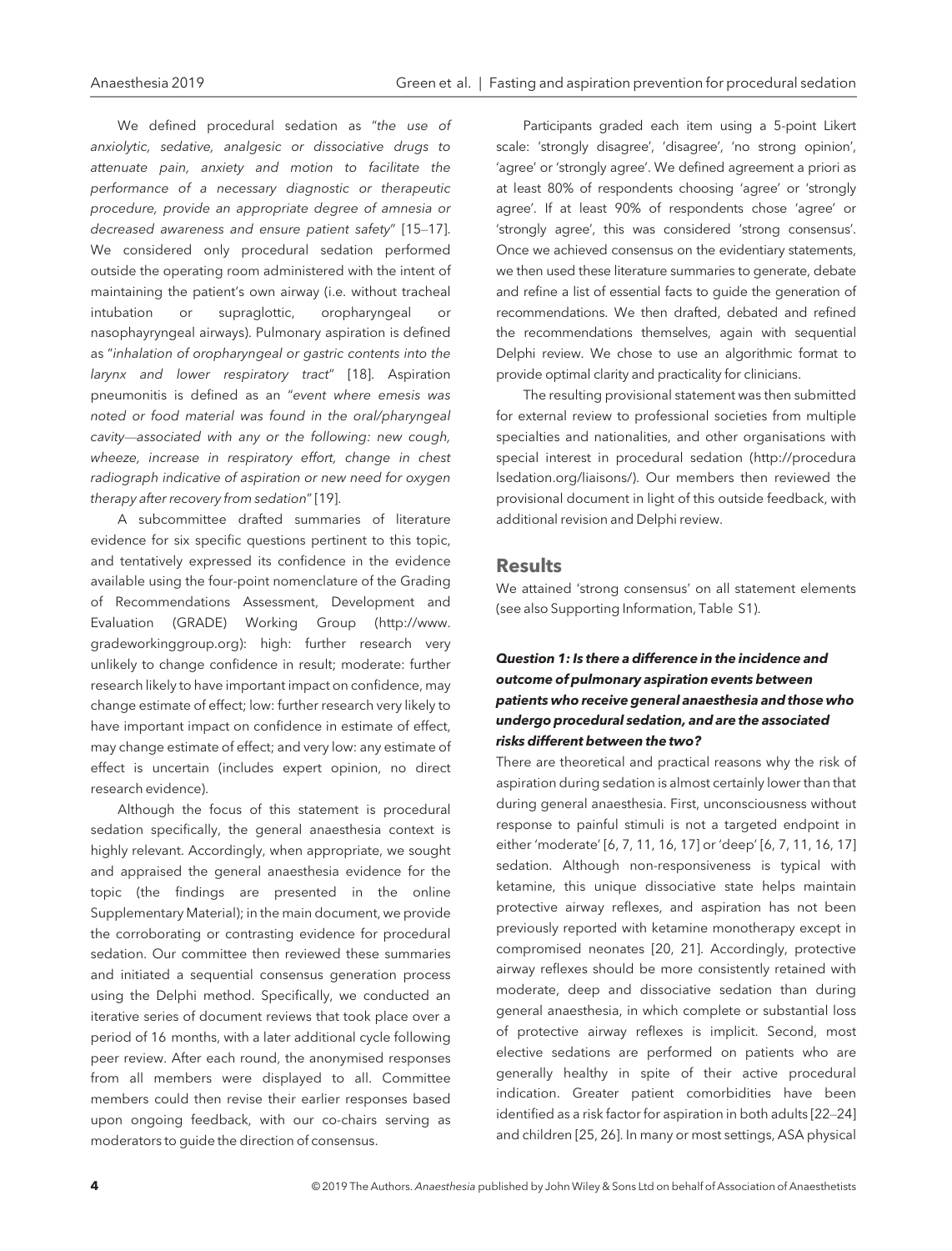status 3 and 4 patients often receive anaesthesia when possible. Third, aspiration during general anaesthesia most frequently occurs during airway manoeuvres such as tracheal intubation and extubation, use of muscle relaxants and following positive pressure bag/mask ventilation which can cause gas insufflation of the stomach [22–37]. Such high-risk events are less relevant to procedural sedation, where they only occur as part of rescue for significant airway or respiratory adverse events. Fourth, most procedures performed under sedation are relatively brief, which results in less time for aspiration risk. Finally, inhalational anaesthetics can be emetogenic, with nausea and vomiting common during post-anaesthesia recovery. Most procedural sedation is performed without inhalational agents and with a substantially lower frequency of emesis. The commonly used sedative, propofol, is anti-emetic [38].

## Incidence and outcomes of aspiration associated with general anaesthesia and procedural sedation

The evidence relating to general anaesthesia is presented in the online Supplementary Material. The corresponding estimates of procedural sedation aspiration risk are more challenging to obtain than those for anaesthesia, as few studies have similarly large sample sizes (Table 1) [19, 39– 53]. None of these studies report occurrences of aspirationrelated mortality.

The best available study is a 139,142-patient, multicentre registry of paediatric sedation using primarily propofol, with an overall aspiration incidence of 1:13,914 with zero mortality (< 1:139,142) [19]. The authors studied 'high-performance sedation teams' whose outcomes might be better than those from other settings; however, contrasting factors that might reasonably promote poorer outcomes were the higher risk nature of the sample (17% were ASA physical status 3 or 4) and that, in 'many of the cases', the targeted depth of sedation was actually general anaesthesia rather than moderate or deep sedation.

A 646,080-patient meta-analysis of gastroenterologistadministered propofol sedation for upper endoscopy and colonoscopy has been reported, with about two-thirds of the data previously unpublished [46]. It did not report the frequency of overall aspiration, but stated that none of the four reported deaths were attributable to aspiration.

A recent systematic review of the literature identified 35 papers describing one or more occurrences of procedural sedation-associated aspiration between 1985 and 2016 [20]. These reports included 292 occurrences of aspiration during gastro-intestinal upper endoscopy, with eight deaths. For procedures other than upper endoscopy, there were 34 unique occurrences, with one death in a moribund patient, full recovery in 31 and unknown recovery status in two. A study of this format cannot determine an incidence of

| <b>Study</b>             | <b>Population</b> | <b>Principal</b><br>Agent | <b>Endoscopy?</b> | <b>Total</b><br><b>Subjects</b> | <b>Aspiration</b><br>overall | <b>Aspiration during</b><br>non-fasted<br>procedures | <b>Aspiration</b><br>mortality |
|--------------------------|-------------------|---------------------------|-------------------|---------------------------------|------------------------------|------------------------------------------------------|--------------------------------|
|                          |                   |                           |                   |                                 |                              |                                                      |                                |
| Bhatt[39]                | Children          | Ketamine                  | <b>No</b>         | 6295                            | None                         | None                                                 | None                           |
| Beach [19]               | Children          | Propofol                  | Some              | 139,142                         | 1:13,914                     | 1:12,701                                             | None                           |
| Chiaretti [40]           | Children          | Propofol                  | Some              | 36,516                          | None                         | None                                                 | None                           |
| Friedrich [41]           | Adults            | Propofol                  | All               | 15,690                          | 1:541                        | Not stated                                           | None                           |
| Rajasekaran [42]         | Children          | Propofol                  | All               | 12,447                          | None                         | None                                                 | None                           |
| Agostoni [43]            | Mixed             | Propofol                  | All               | 17,999                          | 1:1,000                      | Not stated                                           | None                           |
| Dean [44]                | Mostly adults     | Propofol                  | None              | 62,125                          | None                         | Not stated                                           | None                           |
| Green [45]               | Children          | Ketamine                  | None              | 8282                            | None                         | None                                                 | None                           |
| Rex [46]                 | Adults            | Propofol                  | All               | 646,080                         | Not stated                   | Not stated                                           | None                           |
| Horiuchi <sup>[47]</sup> | Adults            | Propofol                  | All               | 10,662                          | None                         | None                                                 | None                           |
| Vespasiano [48]          | Children          | Propofol                  | None              | 7304                            | 1:7,304                      | Not stated                                           | None                           |
| Onody [49]               | Mostly Children   | Nitrous oxide             | Some              | 35,828                          | None                         | None                                                 | None                           |
| Tohda [50]               | Adults            | Propofol                  | All               | 27,500                          | 1:6,875                      | Not stated                                           | None                           |
| Sanborn [51]             | Children          | Pentobarbital             | None              | 16,467                          | 1:8,234                      | None stated                                          | None                           |
| Walker [52]              | Adults            | Propofol                  | All               | 9152                            | 1:9,152                      | Not stated                                           | None                           |
| Gall [53]                | Children          | Nitrous oxide             | Some              | 7511                            | None                         | None                                                 | None                           |

Table 1 Literature estimates of aspiration risk during procedural sedationa.

<sup>a</sup>To include just the largest studies, we display those with 5000 or more patients. We also exclude studies which report duplicate subsets of patients.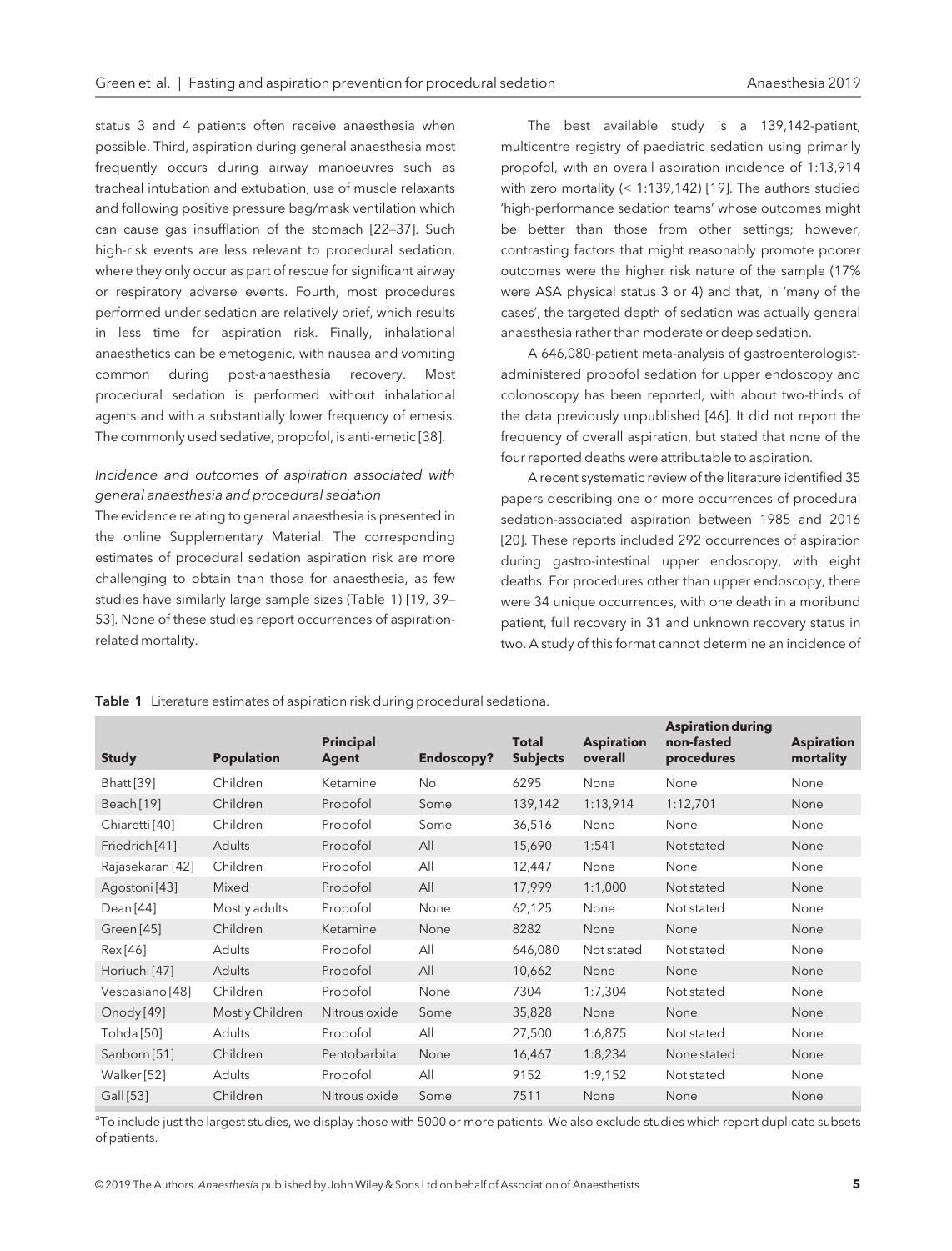aspiration, although it would be assumed that many millions of patients received procedural sedation worldwide during this three-decade period. It is possible that these literature reports underestimate aspiration frequency due to underreporting. However, a compilation of anecdotal 'sedation disasters' and subsequent critical incident analysis failed to identify a single instance of sedation-associated aspiration during a 27-year study period [54, 55].

## Contrast between data for general anaesthesia and procedural sedation

As noted above, reasonable point estimates for the incidence of aspiration associated with general anaesthesia (1:7103 for adults and 1:4800 for children) are higher than the best available procedural sedation point estimate (1:13,914 in children), which may itself be an overestimate given the frequent targeting of a depth similar to general anaesthesia rather than deep sedation [19]. The limitations of contrasting such estimates must again be recognised, as they include aggregate patients without factoring in the presence or absence of specific aspiration risk factors (discussed in Question 2). Only 34 occurrences of nonendoscopic sedation-associated aspiration have been reported in the medical literature from 1985 to 2016, [20] affirming the rarity of this event. As noted earlier, reasonable point estimates for aspiration mortality associated with general anaesthesia are 1:78,732 for adults and immeasurably small for children. No corresponding estimate for procedural sedation is available; however, there were only nine sedation-associated aspiration deaths reported in the medical literature from 1985 to 2016, only one of which was for a non-endoscopic procedure [20]. None of these nine deaths were in children or in low-risk adult patients.

## Question 2: What are the known risk factors for pulmonary aspiration with general anaesthesia and with procedural sedation?

The evidence relating to general anaesthesia is presented in the online Supplementary Material. The evidence regarding sedation-associated aspiration risk factors comes mainly from case series in which aspiration occurrences, when present, were contrasted with patients who did not suffer aspiration [19, 41–48, 50–52]. The most reliable of these is the 139,142 subject, multicentre registry of paediatric sedation using primarily propofol referred to earlier [19]. Additional information comes from a systematic review of the 326 occurrences of sedation-associated aspiration reported from 1985 to 2016, in which the authors describe

patient characteristics and procedural features that seem to be over-represented in the aspiration events, which may thus be thought of as possible risk factors [20].

Compared with the general anaesthesia studies (see also Supporting Information, Table S3), most sedation studies have smaller sample sizes and a lower incidence of aspiration. Despite this, the two main contributing studies [19, 20] are of higher methodological quality than many of the anaesthesia studies and systematically assessed multiple clinical variables. We summarise findings from these reports in Table 2 and discuss specific items in the context of both the general anaesthesia and sedation literature below.

#### Greater patient comorbidities

When a medical illness that could pose a risk to life was reported (i.e. ASA physical status of 3 or greater), there were consistent observations of increased aspiration risk for both general anaesthesia [22–24, 56] and procedural sedation [19, 20, 50].

#### Tracheal intubation/extubation/airway manipulation

Numerous general anaesthesia studies have observed occurrences of aspiration temporally associated with tracheal intubation/extubation, insertion of supraglottic airway devices, or other airway manipulation [22–36, 56, 57].

Table 2 Risk factors for pulmonary aspiration associated with procedural sedation.

| Risk factor repeatedly reported without conflicting data<br>(Quality of evidence: High):                                              |
|---------------------------------------------------------------------------------------------------------------------------------------|
| Oesophageal endoscopy in adults [20, 41, 43, 50, 52]                                                                                  |
| Risk factors reported more than once and not specifically<br>refuted elsewhere (Quality of evidence - Moderate)                       |
| Greater comorbidities in children [19] and adults [20, 50]                                                                            |
| Propofol as the sedative choice [19, 20]                                                                                              |
| Risk factors reported in a single study and not specifically<br>corroborated or refuted elsewhere (Quality of evidence -<br>Moderate) |
| Infant 12 months of age or less [19]                                                                                                  |
| Obstructive sleep apnoea in children [19]                                                                                             |
| Oesophageal endoscopy in children [19]                                                                                                |
| Bronchoscopy in children [19]                                                                                                         |
| Clinical features found to not be risk factors, with no<br>conflicting data (Quality of evidence - Moderate)                          |
| Emergency procedure in children [19, 20] and in adults [20]                                                                           |
| Absence of fasting in children [19, 20] and in adults [20]                                                                            |
| Upper respiratory infection in children [94]                                                                                          |
| Pregnancy in teenagers and adults [44]                                                                                                |
|                                                                                                                                       |

 $\bar{a}$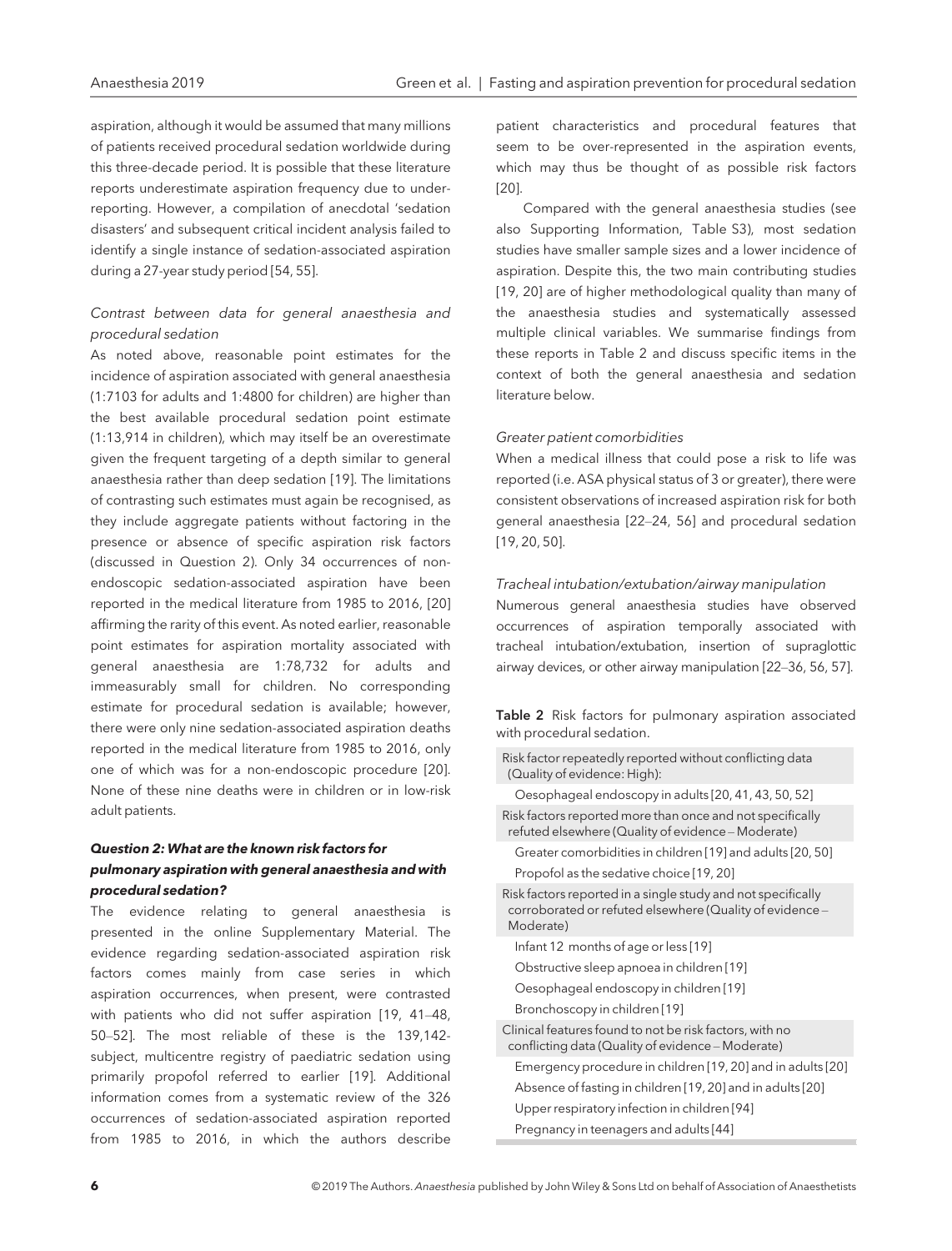#### Emergency surgery or procedure

Most studies observed that aspiration was more common during emergency surgery in adults [22–24, 28, 30, 31, 35], with mixed results in children [25, 26, 36, 56].

In contrast, emergency procedures were not identified as risk factors for procedural sedation (Table 2). This probably reflects the fact that emergency sedation is usually of short duration, performed with an intact airway, and without rapid sequence tracheal intubation or other airway manipulation.

#### Oesophageal endoscopy/surgery

Multiple studies have identified oesophageal endoscopy/ surgery as presenting greater aspiration risk in both general anaesthesia (adults [23, 24, 35, 57] and children [26]) and procedural sedation (adults [20, 41, 43, 50, 52] and children [19]).

#### Oesophageal disorders and bowel obstruction

There are repeated reports of aspiration in anaesthetised patients with oesophageal disorders (both structural and motility-related) in adults [24, 27, 57] and children, [26] and with bowel obstruction in adults [22] and children [36].

#### **Obesity**

Contrary evidence regarding obesity was observed in studies of general anaesthesia (for [23, 25, 28, 57] with against [22]), with no specific data for procedural sedation.

#### Co-administered opioids

Contrary evidence regarding co-administered opioids was observed in studies of general anaesthesia (for [27, 28] and against [22]), with no specific data for procedural sedation.

#### Age

No consistent age-based profiles for risk were apparent for either anaesthesia or procedural sedation. Any observed over-representation of children or older adults may simply reflect the higher baseline prevalence of surgery or procedures in these populations.

#### Specific sedative drugs

Propofol is the most common sedative associated with aspiration during procedural sedation [19, 20] despite its antiemetic effects. It is unclear whether this is a result of the more widespread application of this agent, the use of concomitant opioids or the targeting of deep sedation and the potential for rapid overshoot in sedation depth. Ketamine, unlike other sedatives, helps preserve protective airway reflexes, [21] and

there were no reports of aspiration (despite its association with vomiting and, particularly with gastro-intestinal endoscopy, laryngospasm) in patients receiving this agent alone except in compromised neonates [20, 21].

#### Sedation duration

The risk of overall complications is known to increase with the duration of anaesthesia [58, 59]. However, any such association with aspiration remains to be established. Morbidity and mortality resulting from aspiration occur more frequently when endoscopy includes extended procedures, for example, percutaneous gastrostomy tube placement, submucosal dissection, endoscopic retrograde cholangiopancreatography, active gastro-intestinal bleeding. [20] There are no corresponding data for other procedural sedation indications, although most such procedures are brief.

#### Physician specialty

Intensive care specialists as the sedation provider have been identified in a disproportionate number of aspiration occurrences [19, 20], although this is probably confounded by the higher proportion of critically ill patients undergoing sedation, and by their disproportionate contribution of sedation data to the literature. No other appreciable differences are evidence-based upon the specialty of the sedation provider. [60].

#### Pharmacologial pre-treatment

The anaesthetic literature provides no persuasive evidence that therapeutic prophylaxis (e.g. antacids, histamine antagonists, prokinetics, anticholinergics) lowers aspiration risk or improves outcomes [6]. There are no corresponding data for procedural sedation.

#### Fasting

Non-compliance with fasting guidelines was not identified as a risk factor in either the anaesthesia [22, 26] or procedural sedation literature [19, 20], and this area is discussed in detail in Question 3 below.

#### Pregnancy

Pregnancy might present greater aspiration risk due to the associated physiological changes, including prolonged gastric emptying and increased gastro-esophageal reflux. [44] General anaesthesia data are mixed (for [23] and against [22]). A study of 62,125 fasted women receiving deep sedation with propofol for elective termination of pregnancy (including 11,039 s trimester) observed no occurrences of aspiration [44].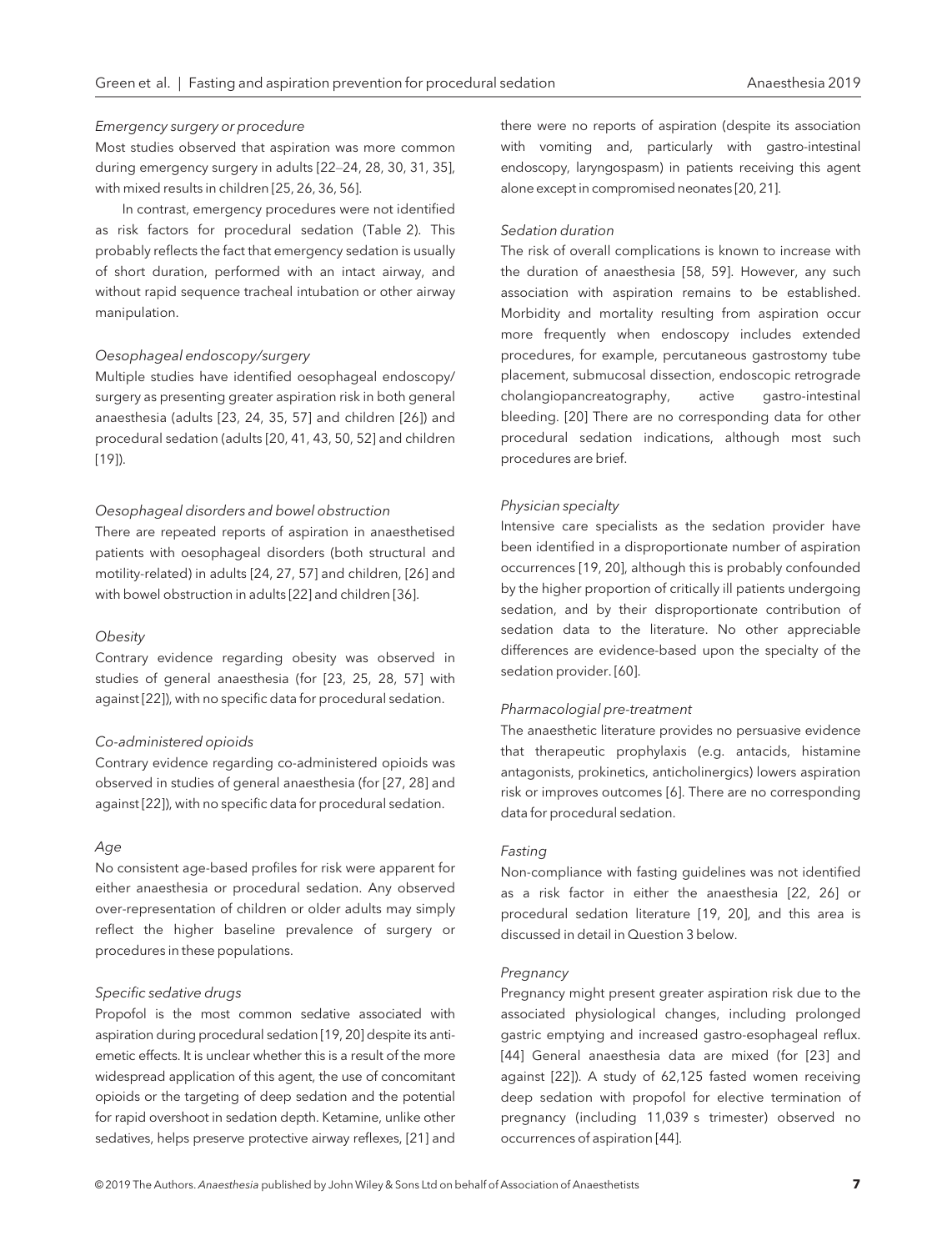#### Patient position

There is inadequate evidence to support or refute the contention that placing the patient on their left side or in a head-down position might decrease aspiration risk [61].

#### Absent risk factors

Multiple authors have noted occurrences of aspiration in healthy patients without apparent risk factors, suggesting that aspiration may be either idiosyncratic or due to unknown, unrecognised factors [23, 25, 29, 31, 36, 57]. It should also be noted that, whilst risk factors can predict problems, the absence of risk factors neither logically nor clinically implies that any particular hazard cannot occur.

## Question 3: What is the evidence that fasting before general anaesthesia or procedural sedation improves outcomes?

The longstanding tradition of fasting before elective surgery and procedural sedation has minimal scientific support and was instead prompted by early reports of aspiration [62] and the logical presumption that regurgitation of gastric contents cannot physically occur if the stomach is empty [7, 12, 13, 63]. There are no prospective, controlled trials to guide decision making concerning the impact of fasting intervals on aspiration; therefore, conclusions regarding association or causal relationships rely on observational series and indirect evidence as outlined below. There is no conclusive evidence to support assertions about safe fasting intervals and thus current fasting recommendations from prominent specialty societies [2–9] (see also Supporting Information, Table S4) are largely consensus driven.

As noted in Question 2, large general anaesthesia studies have not identified an association between aspiration and non-compliance with typical fasting recommendations in either adults [22] or children [26]. The best available corresponding evidence for procedural sedation similarly notes no apparent association between aspiration and noncompliance with fasting recommendations in adults [20] or children. [19, 20]. A limitation of studies contrasting patients with and without fasting compliance is that few in the latter sub-group are non-compliant to the point of having a 'full stomach'; most are non-compliant due to lesser intake of fluids or solids [19, 64].

Further evidence pertinent to fasting and general anaesthesia is presented in the online Supplementary Material, with evidence relating to procedural sedation below.

Acutely ill or injured patients presenting to Emergency Departments often require procedures that are extremely painful (e.g. abscess incision and drainage, fracture and dislocation reduction) or that are unduly frightening (e.g. facial laceration repair or neuroimaging in a child). General anaesthesia is often impractical, unwarranted and unavailable for these typically brief and simple procedures. Procedural sedation is required to compassionately and expeditiously perform these procedures, even when patients do not comply with existing fasting guidelines intended for elective interventions. Despite this regular ongoing performance of non-fasted sedation over past decades, Emergency Department patients have not been identified as at undue risk for aspiration [19, 20]. Although underreporting may occur in any setting, emergency procedures appear to have no higher risk than elective ones in either children [19, 20] or adults [20]. Indeed, there have been only two cases of aspiration reported in the emergency department setting; both patients had been fasted (2 hours liquids, 6 hours solids) before sedation, and both made a full recovery [20]. Multiple Emergency Department observational series have not identified any association between non-compliance with elective fasting guidelines and complications or adverse outcomes [11, 64–71].

Although it is suggested, despite contrary evidence [72–74], that gastric emptying is delayed by acute stress or anxiety, the rarity of Emergency Department aspiration suggests that, even if this is true, it is not clinically important. Similarly, fasting time before adult colonoscopy is being widely reduced due to the popularity of superior split- and large-volume bowel preparations in which the last dose is typically completed 3 hours before the procedure. Such shorter fasting does not increase gastric volume or acidity [75–78], and does not appear to increase aspiration risk during the associated propofol deep sedation or anaesthesia [75–79].

Procedural sedation is regularly performed in other settings in which fasting is frequently incomplete: cardiac catheterisation [80]; therapeutic abortions [81]; eye surgery [82–85]; and abdominal imaging in children who have first received oral contrast [86–88]. None of these settings have been identified as showing an increased aspiration risk.

## Question 4: Does compliance with pre-anaesthesia and pre-sedation fasting guidelines negatively impact patient comfort, patient health, the anaesthesia or sedation experience or workflow?

The evidence relating to general anaesthesia is presented in the online Supplementary Material. There is substantially less evidence available specific to procedural sedation; however, fasting has been associated with decreased sedation efficacy [89] and an increased incidence of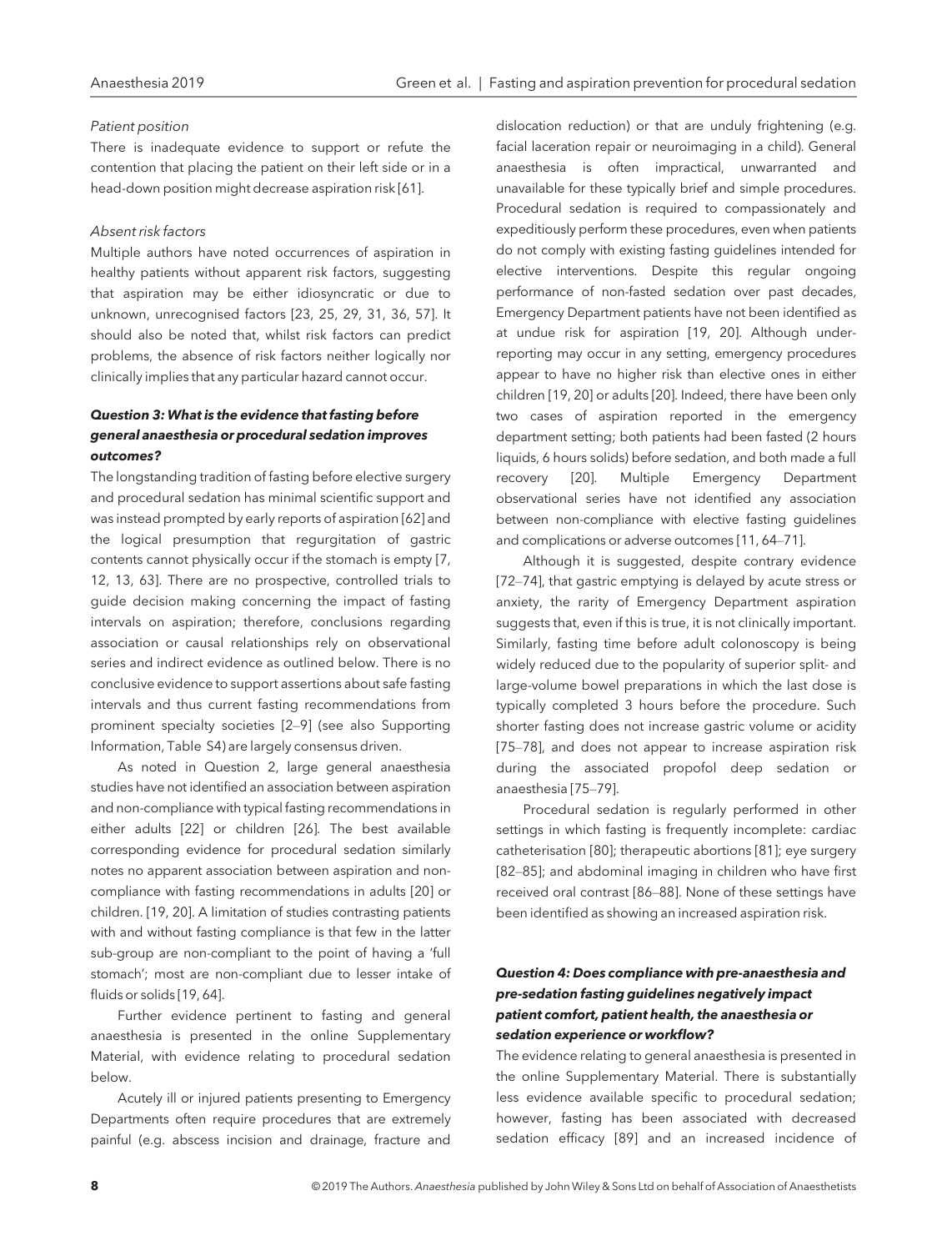sedation failure [90, 91]. Hypoglycaemia has been reported after pre-procedural fasting in an adult diabetic patient [92].

## Question 5: What is the impact of published guidelines and clinical strategies for pre-operative or preprocedural care (including fasting) on the prevention of pulmonary aspiration?

The incidence of aspiration associated with general anaesthesia has been declining over recent decades (see also Supporting Information, Table S2); however, it is not clear whether this is due to pre-operative fasting or simply improved airway management and other anaesthetic techniques [24, 25, 31]. Given this rarity of aspiration, in 1990, Cote argued that the amount of resources directed at preventing it seemed unjustified, asking: "Is aspiration pneumonia in routine healthy patients a nonissue?" [93]. As noted in question 3, there is no confirmation that specific strategies (including pre-procedural fasting) have a clinically important impact in preventing pulmonary aspiration. Although it is possible that pre-procedural restrictions on solid food (rather than liquids) may be protective, current evidence suggests that there may be trivial or no impact from either food or liquid restriction, with the greater contributing factor being the prior identification of patients with risk factors (Table 2 and see also Supporting Information, Table S3) and increased precautions with their airway management. We suggest that the current overriding focus on fasting may be largely misguided.

## Question 6: Are there barriers to the development of fasting recommendations for procedural sedation that differ from existing guidelines designed for general anaesthesia?

The evidence relating to general anaesthesia is presented in the online Supplementary Material. Similar barriers exist to procedural sedation practitioners who desire, based on evidence previously discussed, to deviate from fasting guidelines stipulated for anaesthesia. Despite the differences between sedation and anaesthesia and the compelling evidence and basis for differential aspiration risk, in the past it has been near-universal to specify identical fasting precautions for both [1, 4, 6, 7, 16, 17]. Given these many decades of precedent and an unwillingness for institutions to appear to be 'breaking the rules', individual clinicians are likely to be challenged and could face censure if applying the evidence contrary to existing guidelines.

The algorithm we designed to support our recommendations (Fig. 1) summarises the approach we advocate. In this flow chart, each patient is risk stratified during their pre-sedation assessment using evidence-based factors relating to patient characteristics, comorbidities, the nature of the procedure and the nature of the anticipated sedation technique. For elective procedures, graded fasting precautions for liquids and solids are then recommended based upon this assessment of negligible, mild or moderate aspiration risk. We did not include a high-risk category, because even with the most notable risk factors, the evidence suggests that aspiration remains uncommon.

## **Discussion**

We present the first recommendations for fasting and aspiration prevention specific to procedural sedation, based upon rigorous literature review and consensus generation. These were designed to apply to patients of all ages and settings and are not intended for general anaesthesia.

Our recommendations are not a substitute for physician judgement or clinical assessment, and we expect that there will be situations in which clinicians will appropriately deviate from them due to unique clinical circumstances. This statement is not intended to assert a legal standard of practice or absolute requirement and cannot be expected to guarantee any specific outcome. No single document can rigidly categorise appropriate practice in this setting and, therefore, we offer this as a clinical guide combined with practical suggestions.

We recognised in advance when planning this project that our literature search would be unlikely to identify randomised, controlled trials of preventative interventions, given the rarity of aspiration in both procedural sedation and general anaesthesia, and the prohibitive sample sizes thus required for any such effort. Accordingly, as has been necessary for earlier fasting guidelines for general anaesthesia (see also Supporting Information, Table S4), we were required to rely upon evidence less rigorous than would ordinarily be preferred. Large observational studies and indirect evidence make up the literature supporting this statement, with such evidence then framed using an international, multidisciplinary panel and a rigorous Delphi consensus process. We were unable to use guideline methodologies designed to evaluate and grade randomised, controlled trials and, given the diversity of articles and content areas required to frame this multiple questions addressing this topic, it was not practical or appropriate to attempt to grade the methodological quality of each study. Accordingly, we selected the GRADE approach, which permitted us to express our confidence in the evidence supporting specific statements. We are unaware of another methodological technique likely to be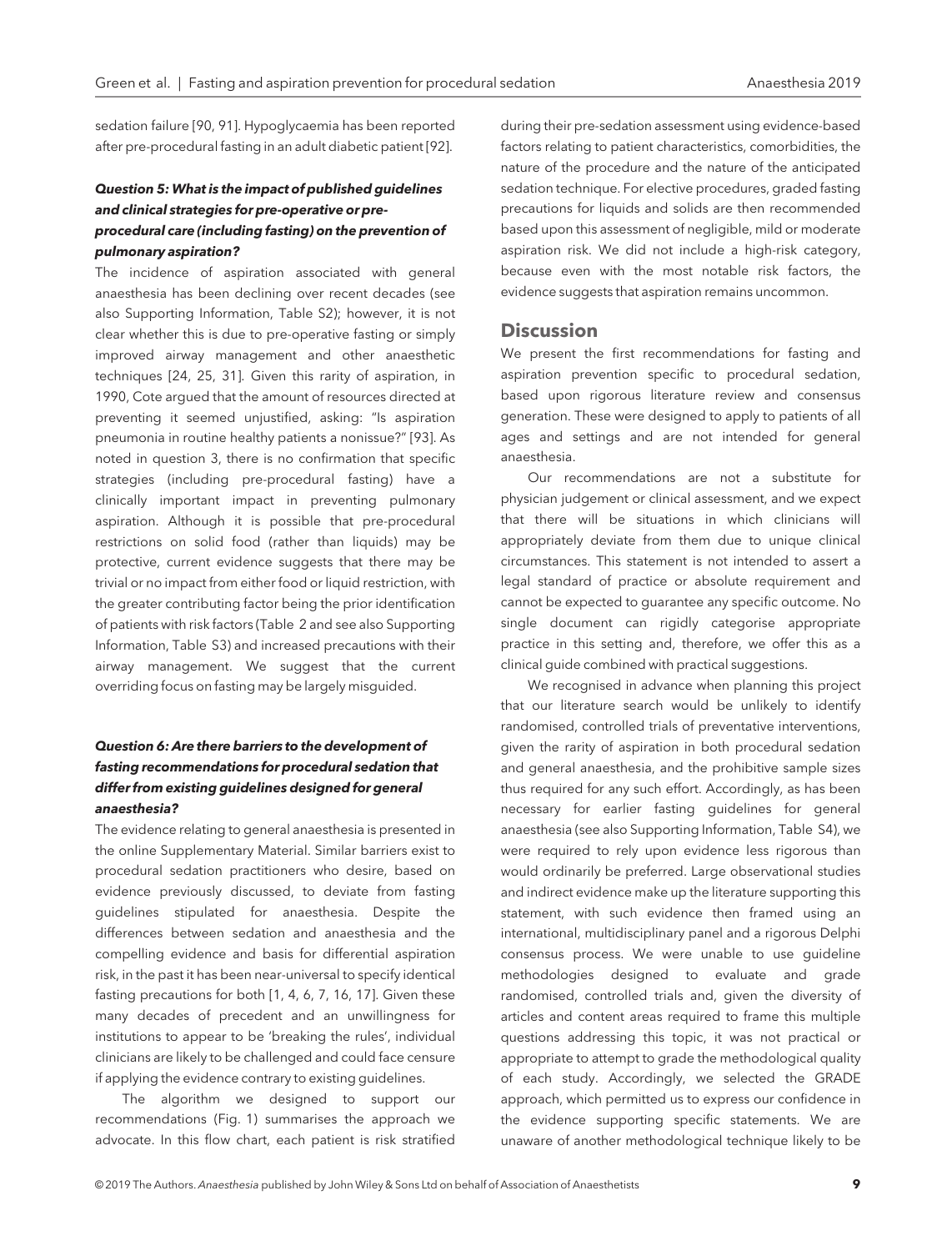more valid for this topic area. We believe that the process was fair and transparent and demonstrated a measurable degree of final consensus.

## Acknowledgements

We thank S. Tamares, MLIS for her expert production of the literature search, and the multiple liaisons from outside organisations who kindly provided their expert input.

This manuscript had no outside funding or support. MI has received travel support from Fresenius Kabi and is an editor of Anaesthesia. FB has research grants from the National Health and Medical Research Council, Canberra, Australia and the Royal Children's Hospital Foundation, Melbourne, Australia. LC has research grants from Conselho Nacional de Desenvolvimento Científico e Tecnológico (CNPq), Coordenação de Aperfeicoamento de Pessoal de Nível Superior (CAPES) e Fundação de Amparo à Pesquisa do Estado de Goiás (FAPEG). AA has sponsored research and consultancy fees from The Medicines Company, Orion, and Johnson and Johnson, and unrestricted research grants from Carefusion and Drager. PC is supported by the Brazilian National Research Scientific Research Council. KM receives support from Hospira for investigator-initiated studies and unrestricted educational support for conferences. Upon project completion one committee member elected to not be included in the authorship list. He expressed that the development process was fair, that his views were heard and that he supported the quality of the literature summaries. His decision was based on his caution in making specific recommendations based upon the reported degree of incomplete evidence.

## References

- 1. American Academy of Pediatrics Committee on Drugs. Guidelines for the elective use of conscious sedation, deep sedation, and general anesthesia in pediatric patients. Pediatrics 1985; **76**: 317-21.
- 2. Safe Sedation Practice for Healthcare Procedures. Academy of Medical Royal Colleges. 2013. [https://www.rcoa.ac.uk/system/f](https://www.rcoa.ac.uk/system/files/PUB-SafeSedPrac2013.pdf) [iles/PUB-SafeSedPrac2013.pdf](https://www.rcoa.ac.uk/system/files/PUB-SafeSedPrac2013.pdf) (accessed 11/08/2019).
- 3. Royal College of Anaesthetists. Safe Sedation of Adults in the Emergency Department. 2012. [http://www.rcoa.ac.uk/docume](http://www.rcoa.ac.uk/document-store/safe-sedation-of-adults-the-emergency-department) [nt-store/safe-sedation-of-adults-the-emergency-department](http://www.rcoa.ac.uk/document-store/safe-sedation-of-adults-the-emergency-department) (accessed 11/08/2019).
- 4. Smith I, Kranke P, Murat I, et al. Perioperative fasting in adults and children: guidelines from the European Society of Anaesthesiology. European Journal of Anaesthesiology 2011;  $28.556-69$
- 5. Thomas M, Morrison C, Newton R, Schindler E. Consensus statement on clear fluids fasting for elective pediatric general anesthesia. Pediatric Anesthesia 2018; 28: 411–14.
- 6. American Society of Anesthesiologists. Practice guidelines for preoperative fasting and the use of pharmacologic agents to reduce the risk of pulmonary aspiration: application to healthy

patients undergoing elective procedures. Anesthesiology 2017; 126: 376–93.

- 7. Cote CJ, Wilson S. Guidelines for monitoring and management of pediatric patients before, during, and after sedation for diagnostic and therapeutic procedures: update 2016. American academy of pediatrics. Pediatrics 2016; 138: e20161212–2.
- 8. American College of Emergency Physicians. Clinical Policy: procedural Sedation and Analgesia in the Emergency Department. Annals of Emergency Medicine 2014; 63: 247–58.
- 9. American Academy of Pediatric Dentistry. Guidelines for monitoring and management of pediatric patients before, during, and after sedation for diagnostic and therapeutic procedures: update 2016. Pediatric Dentistry 2016; 38: 13–39.
- 10. American Academy of Pediatrics. Guidelines for monitoring and management of pediatric patients during and after sedation for diagnostic and therapeutic procedures: an update. Pediatrics 2006; 118: 2587–602.
- 11. Green SM, Krauss B, Mason KP. Reevaluating fasting for procedural sedation [Editorial]. Journal of the American Medical Association Pediatrics 2018; 172: 622–3.
- 12. Green SM, Krauss B. Pulmonary aspiration risk during ED procedural sedation – An examination of the role of fasting and sedation depth. Academic Emergency Medicine 2002; 9 : 35– 42.
- 13. Green SM, Roback MG, Miner JR, Burton JH, Krauss B. Fasting and emergency department procedural sedation and analgesia: a consensus-based clinical practice advisory. Annals of Emergency Medicine 2007; 49: 454–61.
- 14. Graham R, Mancher M, Miller Wolman D, Greenfield S, Steinberg E. Clinical practice guidelines we can trust – Institute of Medicine (US) committee on standards for developing trustworthy clinical practice guidelines. Washington, DC: National Academies Press (US) 2011; ISBN-13: 978-0-309- 16423-8.
- 15. Bhatt M, Kennedy R, Osmond M, et al. Consensus-based recommendations for standardizing terminology and reporting adverse events for emergency department procedural sedation and analgesia in children. Annals of Emergency Medicine 2009; 53: 426–35.
- 16. Krauss B, Green SM. Sedation and analgesia for procedures in children. New England Journal of Medicine 2000; 342: 938–45.
- 17. Krauss B, Green SM. Procedural sedation and analgesia in children. Lancet 2006; 367: 766–80.
- 18. Marik PE. Aspiration pneumonitis and aspiration pneumonia. New England Journal of Medicine 2001; 344: 665–71.
- 19. Beach ML, Cohen DM, Gallagher SM, Cravero JP. Major adverse events and relationship to nil per os status in pediatric sedation/anesthesia outside the operating room: a report of the pediatric sedation research consortium. Anesthesiology 2016; 124: 80–8.
- 20. Green SM, Mason KP, Krauss BS. Pulmonary aspiration during procedural sedation: a comprehensive systematic review. British Journal of Anaesthesia 2017; 118: 344–54.
- 21. Green SM, Roback MG, Kennedy RM, Krauss BS. Clinical practice guideline for emergency department ketamine dissociative sedation: 2011 update. Annals of Emergency Medicine 2011; 57: 449–61.
- 22. Warner MA, Warner ME, Weber JG. Clinical significance of pulmonary aspiration during the perioperative period. Anesthesiology 1993; 78: 56–62.
- 23. Olsson GL, Hallen B, Hambraeus-Jonzon K. Aspiration during anaesthesia—a computer-aided study in 185, 358 anaesthetics. Acta Anaesthesiologica Scandinavica 1986; 30: 84–92.
- 24. Sakai T, Planinsic RM, Quinlan JJ, Handley LJ, Kim T-Y, Hilmi IA. The incidence and outcome of perioperative pulmonary aspiration in a university hospital: a 4-year retrospective analysis. Anestheisa and Analgesia 2006; 103: 941–7.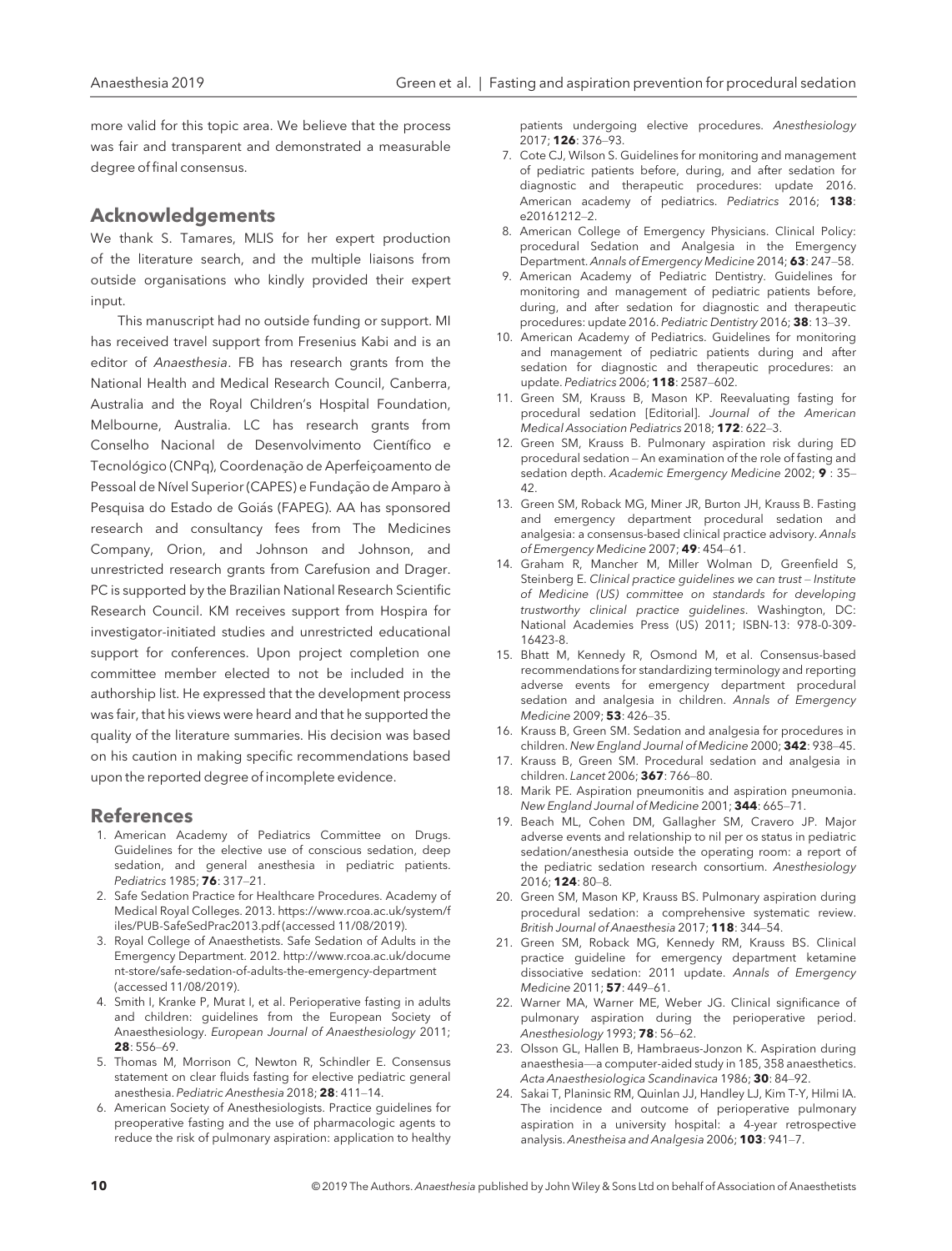- 25. Walker RWM. Pulmonary aspiration in pediatric anesthetic practice in the UK: a prospective survey of specialist pediatric centers over a one-year period. Pediatric Anesthesia 2013; 23: 702–11.
- 26. Borland LM, Sereika SM, Woelfel SK, et al. Pulmonary aspiration in pediatric patients during general anesthesia; incidence and outcome. Journal of Clinical Anesthesia 1998; 10: 95–102.
- 27. Søreide E, Bjornestad E, Steen PA. An audit of perioperative aspiration pneumonitis in gynaecological and obstetric patients. Acta Anaesthesiologica Scandinavica 1996; 40: 14–19.
- 28. Kluger MT, Short TG. Aspiration during anaesthesia: a review of 133 cases from the Australian Anaesthetic Incident Monitoring Study (AIMS). Anaesthesia 1999; 54: 19–26.
- 29. Cook TM, Woodall N, Frerk C. Major complications of airway management in the UK: results of the Fourth National Audit Project of the Royal College of Anaesthetists and the Difficult Airway Society. Part 1: anaesthesia. British Journal of Anaesthesia 2011; 106: 617–31.
- 30. Cook TM, Scott S, Mihai R. Litigation related to airway and respiratory complications of anaesthesia: an analysis of claims against the NHS in England 1995–2007. Anaesthesia 2010; 65: 556–63.
- 31. Tan Z, Lee SY. Pulmonary aspiration under GA: a 13-year audit in a tertiary pediatric unit. Pediatric Anesthesia 2016; 26: 547– 52.
- 32. Jimenez N, Posner KL, Cheney FW, Caplan RA, Lee LA, Domino KB. An Update on pediatric anesthesia liability: a closed claims analysis. Anesthesia and Analgesia 2007; 104: 147-53.
- 33. Kallar SK. Aspiration pneumonitis: fact or fiction? Problems in Anesthesia 1988; 2: 29–36.
- 34. Leigh JM, Tytler JA. Admissions to the intensive care unit after complications of anaesthetic techniques over 10 years. Anaesthesia 1990; 45: 814–20.
- 35. Mellin-Olsen J, Fasting S, Gisvold SE. Routine preoperative gastric emptying is seldom indicated. A study of 85,594 anaesthetics with special focus on aspiration pneumonia. Acta Anaesthesiologica Scandinavica 1996; 40: 1184–8.
- 36. Warner MA, Warner ME, Warner DO, Warner LO, Warner EJ. Perioperative pulmonary aspiration in infants and children. Anesthesiology 1999; 90: 66–71.
- 37. Habre W, Disma N, Virag K, et al. Incidence of severe critical events in paediatric anaesthesia (APRICOT): a prospective multicentre observational study in 261 hospitals in Europe. Lancet Respiratory Medicine 2017; 5: 412-25.
- 38. Sahinovic MM, Struys MMRF, Absalom AR. Clinical pharmacokinetics and pharmacodynamics of propofol. Clinical Pharmacokinetics 2018; 57: 1539–58.
- 39. Bhatt M, Johnson DW, Chan J, et al. Sedation Safety Study Group of Pediatric Emergency Research Canada (PERC). Risk factors for adverse events in emergency department procedural sedation for children. Journal of the American Medical Association Pediatric 2017; 171: 957–64.
- 40. Chiaretti A, Benini F, Pierri F, et al. Safety and efficacy of propofol administered by paediatricians during procedural sedation in children. Acta Paediatrica 2013; 103: 182-7.
- 41. Friedrich K, Scholl SG, Beck S, et al. Respiratory complications in outpatient endoscopy with endoscopistdirected sedation. Journal of Gastrointestinal Liver Diseases 2014; 23: 255–9.
- 42. Rajasekaran S, Hackbarth RM, Davis AT, et al. The safety of propofol sedation for elective nonintubated esophagogastroduodenoscopy in pediatric patients. Pediatric Critical Care Medicine 2014; 15: e261–9.
- 43. Agostoni M, Fanti L, Gemma M, Pasculli N, Beretta L, Testoni PA. Adverse events during monitored anaesthesia care for GI endoscopy: an 8-year experience. Gastrointestinal Endoscopy 2011; 74: 266–75.
- 44. Dean G, Jacobs AR, Goldstein RC, Gevirtz CM, Paul ME. The safety of deep sedation without intubation for abortion in the outpatient setting. Journal of Clinical Anesthesia 2011: 23: 437–42.
- 45. Green SM, Roback MG, Krauss B, et al. Predictors of airway and respiratory adverse events with ketamine sedation in the emergency department: an individual-patient data metaanalysis of 8,282 children. Annals of Emergency Medicine 2009; 54: 158–168.e4.
- 46. Rex DK, Deenadayalu VP, Eid E, et al. Endoscopist-directed administration of propofol: a worldwide safety experience. Gastroenterology 2009; 137: 1229–37.
- 47. Horiuchi A, Nakayama Y, Hidaka N, Ichise Y, Kajiyama M, Tanaka N. Low-dose propofol sedation for diagnostic esophagogastroduodenoscopy: results in 10,662 adults. American Journal of Gastroenterology 2009; 104: 1650–5.
- 48. Vespasiano M, Finkelstein M, Kurachek S. Propofol sedation: intensivists' experience with 7304 cases in a children's hospital. Pediatrics 2007; 120: e1411–7.
- 49. Onody P, Gil P, Hennequin M. Safety of inhalation of a 50% nitrous oxide/oxygen premix: a prospective survey of 35 828 administrations. Drug Safety 2006; 29: 633-40.
- 50. Tohda G, Higashi S, Wakahara S, Morikawa M, Sakumoto H, Kane T. Propofol sedation during endoscopic procedures: safe and effective administration by registered nurses supervised by endoscopists. Endoscopy 2006; 38: 360-7.
- 51. Sanborn PA, Michna E, Zurakowski D, et al. Adverse cardiovascular and respiratory events during sedation of pediatric patients for imaging examinations. Radiology 2005; 237: 288–94.
- 52. Walker J. Nurse-administered propofol sedation without anesthesia specialists in 9152 endoscopic cases in an<br>ambulatory surgery center. American Journal of ambulatory Gastroenterology 2003; 98: 1744-50.
- 53. Gall O, Annequin D, Benoit G, Glabeke E, Vrancea F, Murat I. Adverse events of premixed nitrous oxide and oxygen for procedural sedation in children. Lancet 2001; 358: 1514–15.
- 54. Cote CJ, Alderfer RJ, Notterman DA, et al. Sedation disasters: adverse drug reports in pediatrics—FDA, USP, and others [abstract]. Anesthesiology 1995; 83: A1183.
- 55. Coté CJ, Notterman DA, Karl HW, Weinberg JA, McCloskey C. Adverse sedation events in pediatrics: a critical incident analysis of contributing factors. Pediatrics 2000; 105: 805-14.
- 56. Eisler L, Huang G, Lee K-EM, et al. Identification of perioperative pulmonary aspiration in children using quality assurance and hospital administrative billing data. Pediatric Anesthesia 2018; 17: 19–8.
- 57. Neelakanta G, Chikyarappa A. A review of patients with pulmonary aspiration of gastric contents during anesthesia reported to the Departmental Quality Assurance Committee. Journal of Clinical Anesthesia 2006; 18: 102-7.
- 58. Asai T. Who is at increased risk of pulmonary aspiration? British Journal of Anaesthesia 2004; 93: 497-500.
- 59. Tiret L, Desmonts JM, Hatton F, Vourc'h G. Complications associated with anaesthesia—a prospective survey in France. Canadian Anaesthetists Society Journal 1986; 33: 336-44.
- 60. Couloures KG, Beach M, Cravero JP, Monroe KK, Hertzog JH. Impact of provider specialty on pediatric procedural sedation complication rates. Pediatrics 2011; 127: e1154-60.
- 61. Takenaka I, Aoyama K, Iwagaki T. Combining head–neck position and head-down tilt to prevent pulmonary aspiration of gastric contents during induction of anaesthesia. European Journal of Anaesthesiology 2012; 29: 380–5.
- 62. Mendelson CL. The aspiration of stomach contents into the lungs during obstetric anesthesia. American Journal of Obstetrics and Gynecology 1946; 52: 191–204.
- 63. Ljungqvist O. Soreide E: Preoperative fasting. British Journal of Surgery 2003; 90: 400–6.